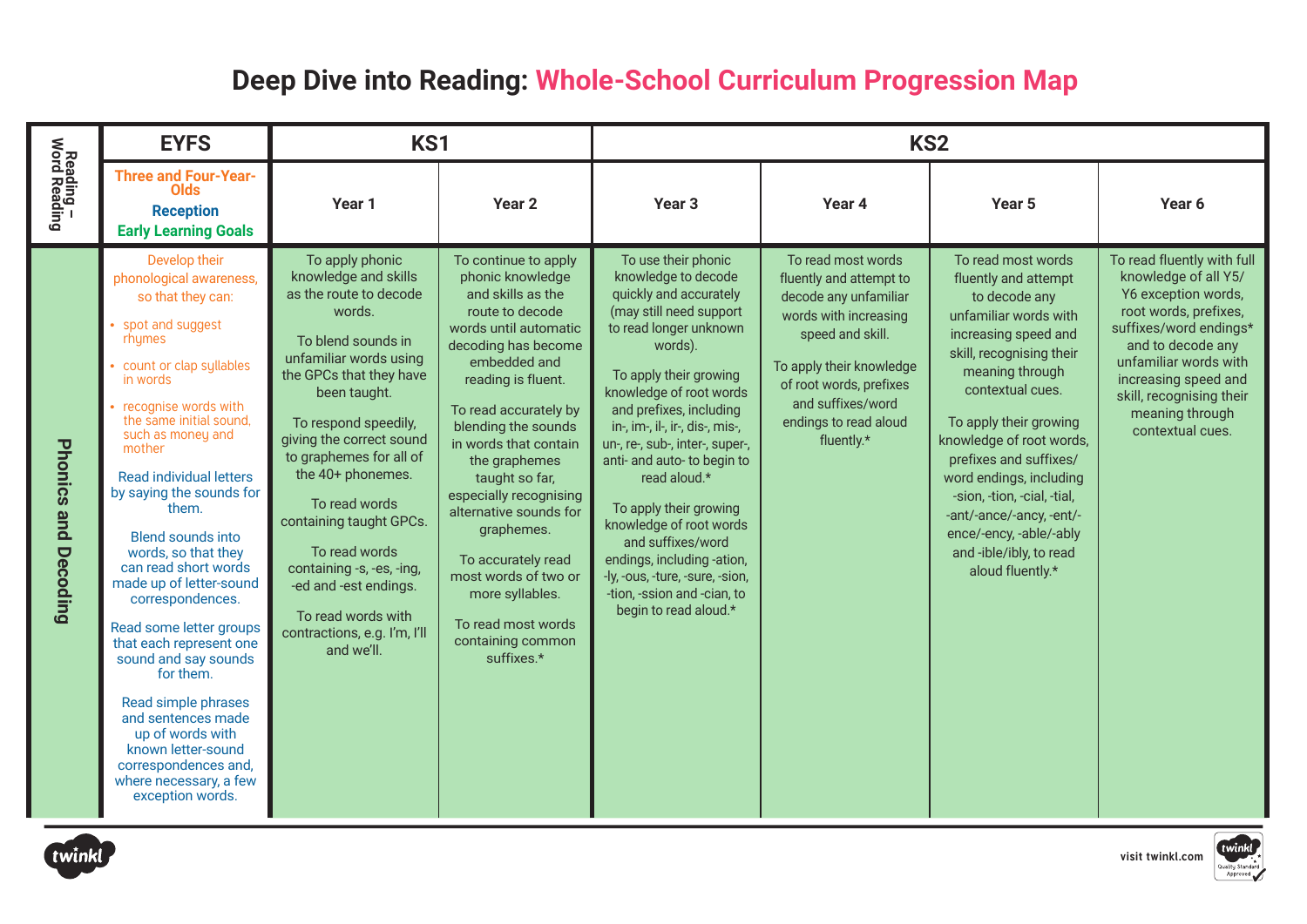|                                         | Say a sound for each<br>letter in the alphabet and<br>at least 10 digraphs.<br>Read words consistent<br>with their phonic<br>knowledge by sound-<br>blending.<br>Read aloud simple<br>sentences and books<br>that are consistent with<br>their phonic knowledge,<br>including some common<br>exception words.                                                                     |                                                                                                                                                                                                                                                            |                                                                                                                                                                                                                                                                                      |                                             |                                                                                                                                         |                                                                                                                                                                                                          |  |
|-----------------------------------------|-----------------------------------------------------------------------------------------------------------------------------------------------------------------------------------------------------------------------------------------------------------------------------------------------------------------------------------------------------------------------------------|------------------------------------------------------------------------------------------------------------------------------------------------------------------------------------------------------------------------------------------------------------|--------------------------------------------------------------------------------------------------------------------------------------------------------------------------------------------------------------------------------------------------------------------------------------|---------------------------------------------|-----------------------------------------------------------------------------------------------------------------------------------------|----------------------------------------------------------------------------------------------------------------------------------------------------------------------------------------------------------|--|
| <b>Exception Words</b><br><b>Common</b> | Read a few common<br>exception words matched<br>to the school's phonic<br>programme.<br>To read some common<br>irregular words.                                                                                                                                                                                                                                                   | To read Y1 common<br>exception words,<br>noting unusual<br>correspondences<br>between spelling and<br>sound and where these<br>occur in words.                                                                                                             | To read most Y1<br>and Y2 common<br>exception words*,<br>noting unusual<br>correspondences<br>between spelling and<br>sound and where<br>these occur in the<br>word.                                                                                                                 | To begin to read Y3/Y4<br>exception words.* | To read all Y3/Y4<br>exception words*,<br>discussing the unusual<br>correspondences<br>between spelling and<br>these occur in the word. | To read most Y5/<br>Y6 exception words,<br>discussing the unusual<br>correspondences<br>between spelling and<br>sound and where these<br>occur in the word.                                              |  |
| <b>Fluency</b>                          | Understand the five key<br>concepts about print:<br>print has meaning<br>• the names of different<br>parts of a book<br>print can have different<br>purposes<br>page sequencing<br>we read English text<br>from left to right and<br>from top to bottom<br><b>Blend sounds into</b><br>words, so that they<br>can read short words<br>made up of letter-sound<br>correspondences. | To accurately read texts<br>that are consistent with<br>their developing phonic<br>knowledge, that do not<br>require them to use other<br>strategies to work out<br>words.<br>To reread texts to<br>build up fluency and<br>confidence in word<br>reading. | To read aloud<br>books (closely<br>matched to their<br>improving phonic<br>knowledge), sounding<br>out unfamiliar<br>words accurately,<br>automatically and<br>without undue<br>hesitation.<br>To reread these<br>books to build<br>up fluency and<br>confidence in word<br>reading. |                                             |                                                                                                                                         | At this stage, teaching comprehension skills should be taking precedence over teaching word reading and<br>fluency specifically. Any focus on word reading should support the development of vocabulary. |  |



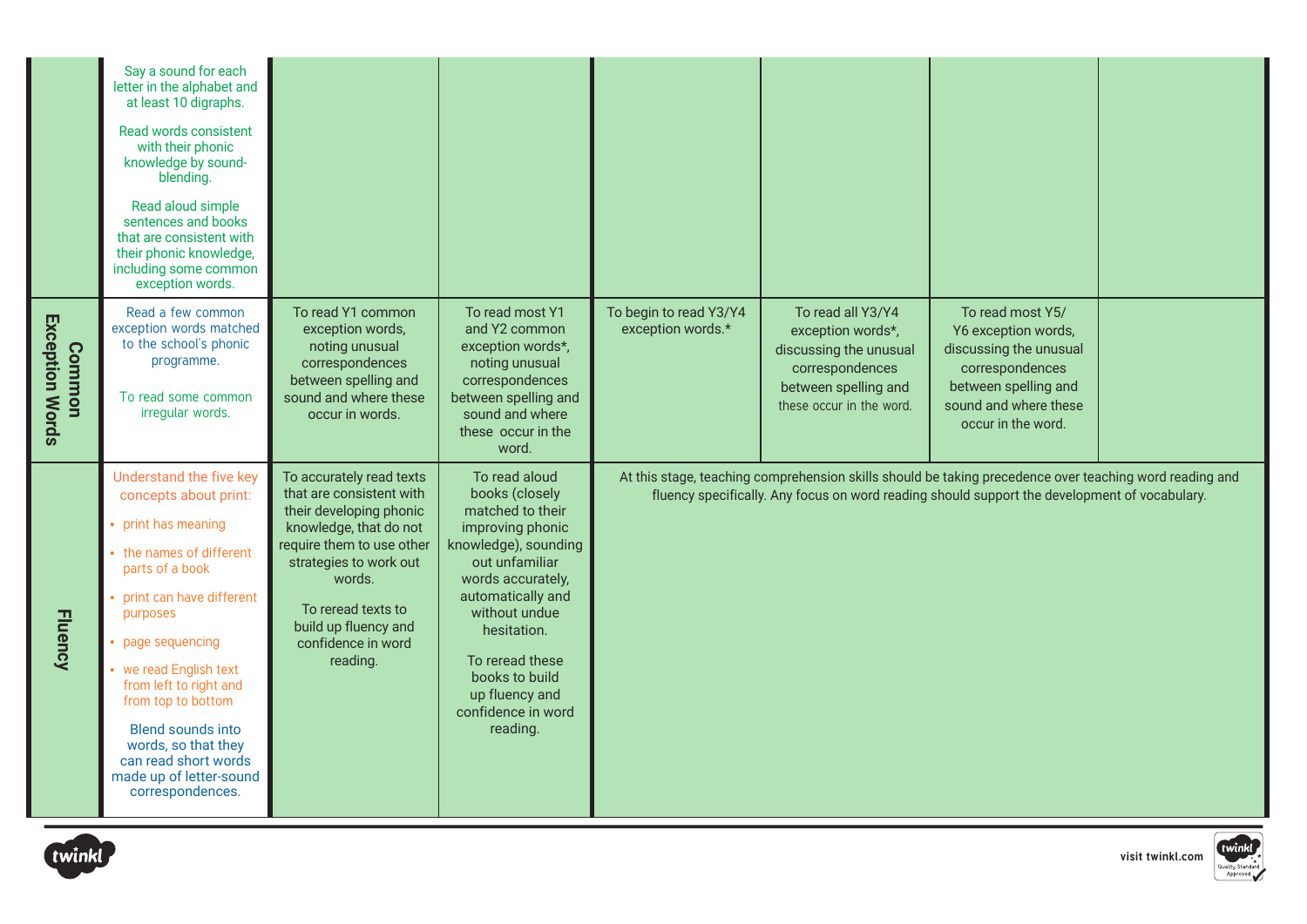| Read simple phrases<br>and sentences made<br>up of words with<br>known letter-sound<br>correspondences and,<br>where necessary, a few<br>exception words.<br>Re-read books to build<br>up their confidence<br>in word reading, their<br>fluency and their<br>understanding and<br>enjoyment. | To read words<br>accurately and<br>fluently without<br>overt sounding and<br>blending, e.g. at over<br>90 words per minute,<br>in age-appropriate<br>texts. |  |
|----------------------------------------------------------------------------------------------------------------------------------------------------------------------------------------------------------------------------------------------------------------------------------------------|-------------------------------------------------------------------------------------------------------------------------------------------------------------|--|
| Read aloud simple<br>sentences and books<br>that are consistent with<br>their phonic knowledge,<br>including some<br>common exception<br>words.                                                                                                                                              |                                                                                                                                                             |  |



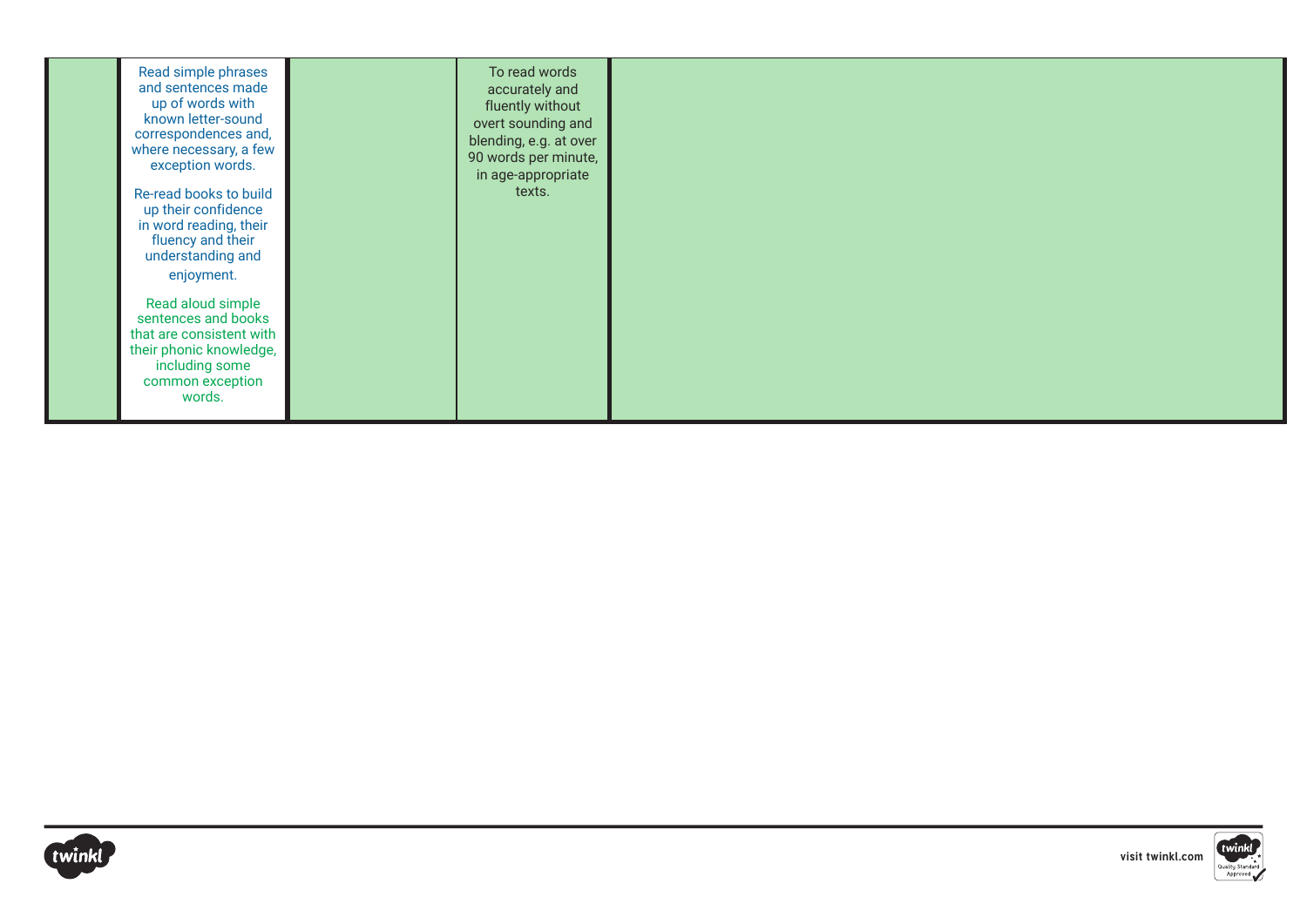|                                           | <b>EYFS</b>                                                                                                                                                                                                                                                                                                                                                                                                                                                                                                                                                                                                                                                                                                      | KS1                                                                                  |                                                                                                                                                                                                                                                       |                   | KS <sub>2</sub> |        |        |
|-------------------------------------------|------------------------------------------------------------------------------------------------------------------------------------------------------------------------------------------------------------------------------------------------------------------------------------------------------------------------------------------------------------------------------------------------------------------------------------------------------------------------------------------------------------------------------------------------------------------------------------------------------------------------------------------------------------------------------------------------------------------|--------------------------------------------------------------------------------------|-------------------------------------------------------------------------------------------------------------------------------------------------------------------------------------------------------------------------------------------------------|-------------------|-----------------|--------|--------|
| Comprehension<br>Reading -                | <b>Three and Four-Year-</b><br><b>Olds</b><br><b>Reception</b><br><b>Early Learning Goals</b>                                                                                                                                                                                                                                                                                                                                                                                                                                                                                                                                                                                                                    | Year 1                                                                               | Year <sub>2</sub>                                                                                                                                                                                                                                     | Year <sub>3</sub> | Year 4          | Year 5 | Year 6 |
| Understanding and Correcting Inaccuracies | Enjoy listening to longer<br>stories and can remember<br>much of what happens.<br>Understand 'why'<br>questions, like: "Why do<br>you think the caterpillar<br>got so fat?"<br>Be able to express a point<br>of view and debate when<br>they disagree with an<br>adult or a friend, using<br>words as well as actions<br>Listen to and talk about<br>stories to build familiarity<br>and understanding.<br>Listen to and talk about<br>selected non-fiction to<br>develop a deep familiarity<br>with new knowledge and<br>vocabulary.<br>Demonstrate<br>understanding of what<br>has been read to them<br>by retelling stories and<br>narratives using their<br>own words and recently<br>introduced vocabulary. | To check that a text<br>makes sense to them as<br>they read and to self-<br>correct. | To show understanding<br>by drawing on what<br>they already know or on<br>background information<br>and vocabulary provided<br>by the teacher.<br>To check that the text<br>makes sense to them as<br>they read and to correct<br>inaccurate reading. |                   |                 |        |        |



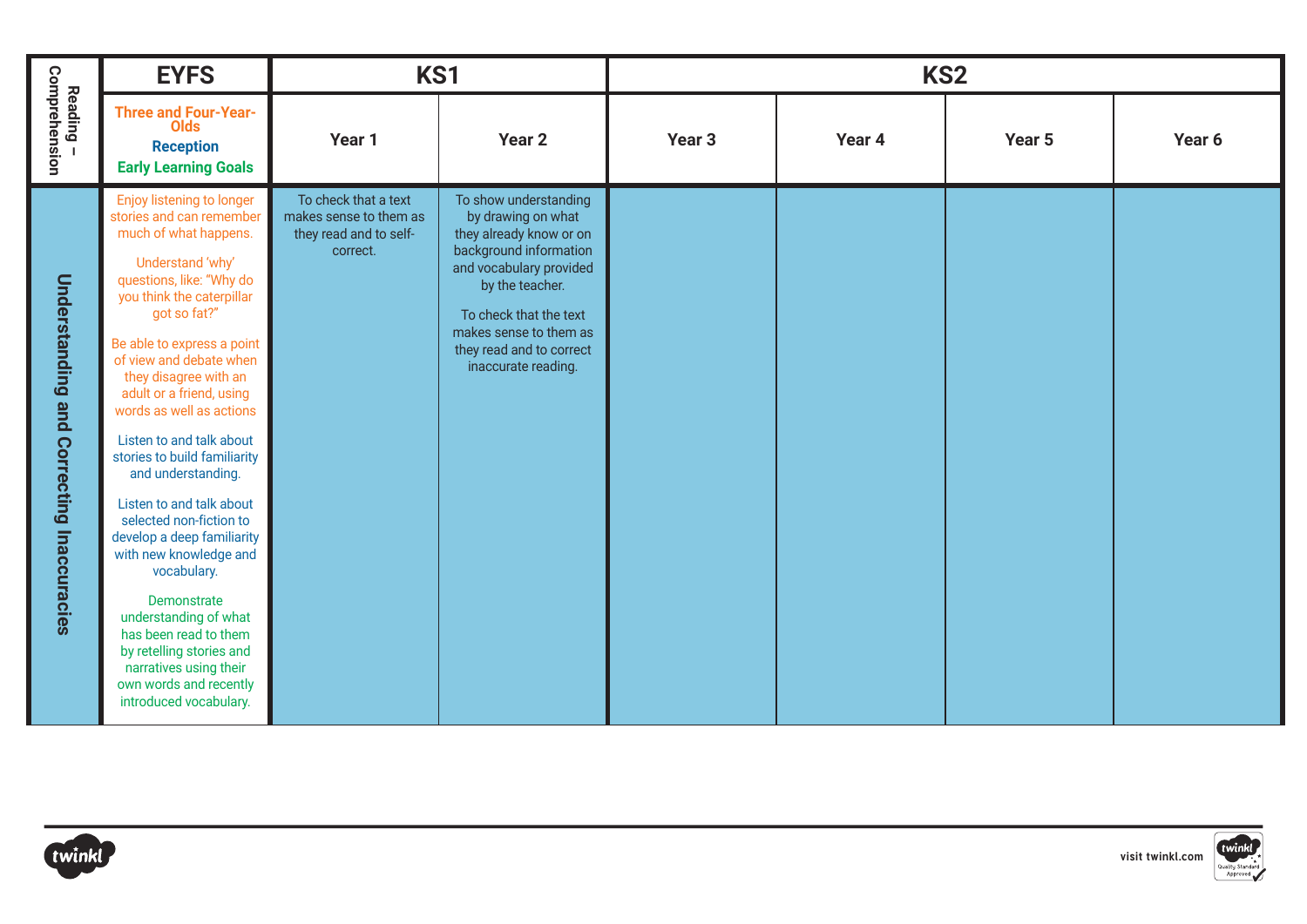| To listen to and discuss<br>Be able to express<br>To participate in<br>To recognise, listen<br>To discuss and<br>To read a wide range<br>To read for pleasure,<br>discussion about books,<br>to and discuss a wide<br>a point of view and<br>a wide range of fiction,<br>compare texts from a<br>of genres, identifying<br>discussing, comparing<br>poems and other works<br>debate when they<br>non-fiction and poetry<br>range of fiction, poetry,<br>wide variety of genres<br>the characteristics of<br>and evaluating in depth<br>disagree with an adult<br>at a level beyond that<br>that are read to them<br>plays, non-fiction and<br>and writers.<br>text types (such as the<br>across a wide range of                                                                                                                                                                                                                                                                                                                                                                                                                                                                                                                                                                                                                                                                                                                                                                                                                                                                                                                                                                                                                                                                                                                                                                                                                                                                                                                                                                                                                                                                                                                                                                                                                                                                                                                                                                                                                                                                                                                                                                                                                                                                                                                                                                                                                    |
|------------------------------------------------------------------------------------------------------------------------------------------------------------------------------------------------------------------------------------------------------------------------------------------------------------------------------------------------------------------------------------------------------------------------------------------------------------------------------------------------------------------------------------------------------------------------------------------------------------------------------------------------------------------------------------------------------------------------------------------------------------------------------------------------------------------------------------------------------------------------------------------------------------------------------------------------------------------------------------------------------------------------------------------------------------------------------------------------------------------------------------------------------------------------------------------------------------------------------------------------------------------------------------------------------------------------------------------------------------------------------------------------------------------------------------------------------------------------------------------------------------------------------------------------------------------------------------------------------------------------------------------------------------------------------------------------------------------------------------------------------------------------------------------------------------------------------------------------------------------------------------------------------------------------------------------------------------------------------------------------------------------------------------------------------------------------------------------------------------------------------------------------------------------------------------------------------------------------------------------------------------------------------------------------------------------------------------------------------------------------------------------------------------------------------------------------------------------------------------------------------------------------------------------------------------------------------------------------------------------------------------------------------------------------------------------------------------------------------------------------------------------------------------------------------------------------------------------------------------------------------------------------------------------------------------|
| reference books or<br>or a friend, using words<br>at which they can read<br>(at a level beyond at<br>use of the first person<br>genres, including myths,<br>To read for a range of<br>which they can read<br>in writing diaries and<br>legends, traditional<br>as well as actions.<br>independently.<br>textbooks.<br>purposes.<br>independently) and<br>autobiographies) and<br>stories, modern fiction,<br>Compare and contrast<br>To link what they have<br>To use appropriate<br>those that they can<br>differences between<br>fiction from our literary<br>To identify themes and<br>read or have read to them<br>terminology when<br>characters from stories,<br>read for themselves.<br>heritage and books<br>text types.<br>conventions in a wide<br>including figures from<br>to their own experiences.<br>discussing texts (plot,<br>explaining their<br>from other cultures and<br>range of books.<br>character, setting).<br>To participate in<br>the past.<br>understanding and<br>traditions.<br>To retell familiar stories in<br>discussions about<br>Comparing, Contrasting and Commenting<br>expressing their views.<br>To refer to authorial<br>Retell the story, once<br>increasing detail.<br>books that are read<br>To recognise more<br>style, overall themes<br>they have developed<br>To become increasingly<br>complex themes in what<br>to them and those<br>To join in with discussions<br>(e.g. triumph of<br>a deep familiarity with<br>familiar with and to<br>they can read for<br>they read (such as loss<br>about a text, taking turns<br>good over evil) and<br>the text; some as exact<br>retell a wide range of<br>themselves, building on<br>or heroism).<br>and listening to what<br>features (e.g. greeting<br>repetition and some in<br>stories, fairy stories and<br>their own and others'<br>in letters, a diary<br>others say.<br>their own words.<br>To explain and discuss<br>traditional tales.<br>ideas and challenging<br>written in the first<br>their understanding of<br>views courteously.<br>To discuss the<br>person or the use of<br>Listen attentively and<br>To discuss the<br>what they have read,<br>significance of titles and<br>respond to what they<br>presentational devices<br>sequence of events in<br>To identify main ideas<br>including through<br>events.<br>hear with relevant<br>such as numbering and<br>books and how items of<br>drawn from more than<br>formal presentations<br>questions, comments<br>headings).<br>information are related.<br>one paragraph and to<br>and debates,<br>and actions when being<br>read to and during<br>whole class discussions<br>and small group<br>interactions.<br>Offer explanations<br>for why things might<br>happen, making use<br>of recently introduced<br>vocabulary from stories,<br>non-fiction, rhymes<br>and poems when<br>appropriate.<br>Anticipate (where<br>appropriate) key events<br>in stories. |



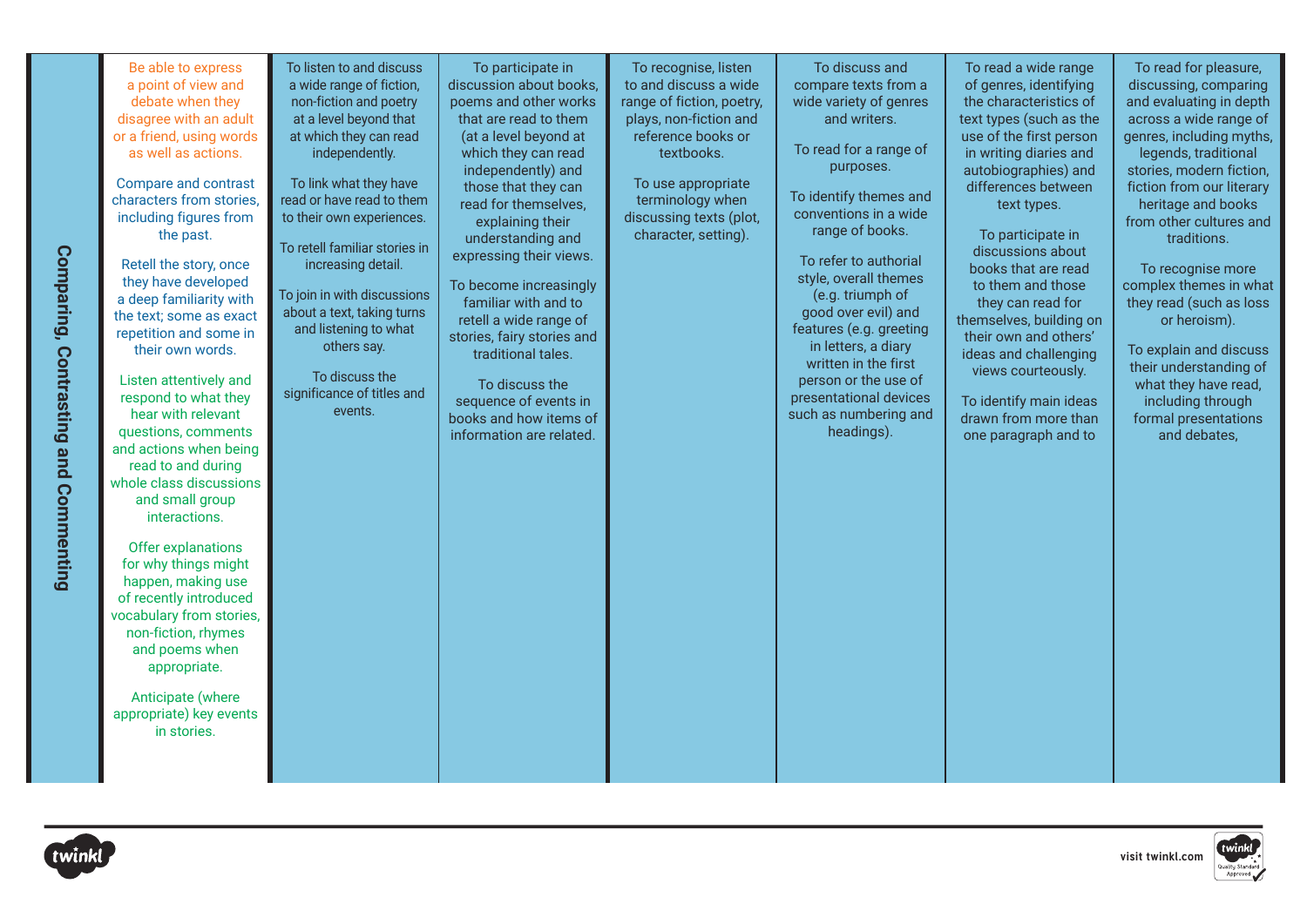| Demonstrate<br>understanding of what<br>has been read to them<br>by retelling stories and<br>narratives using their<br>own words and recently<br>introduced vocabulary.                                                                                                    |                                                                             | To recognise simple<br>recurring literary language<br>in stories and poetry.<br>To ask and answer<br>questions about a text.<br>To make links between<br>the text they are reading<br>and other texts they have<br>read (in texts that they<br>can read independently). |                                                                                                                                                                                                                | To identify how<br>language, structure and<br>presentation contribute<br>to meaning.<br>To identify main ideas<br>drawn from more than<br>one paragraph and<br>summarise these. | summarise these.<br>To recommend texts to<br>peers based on personal<br>choice.                                                                                                                                   | maintaining a focus<br>on the topic and using<br>notes where necessary.<br>To listen to guidance<br>and feedback on<br>the quality of their<br>explanations and<br>contributions to<br>discussions and to<br>make improvements<br>when participating in<br>discussions.<br>To draw out key<br>information and to<br>summarise the main<br>ideas in a text.<br>To distinguish<br>independently between<br>statements of fact<br>and opinion, providing<br>reasoned justifications<br>for their views.<br>To compare characters,<br>settings and themes<br>within a text and across<br>more than one text. |
|----------------------------------------------------------------------------------------------------------------------------------------------------------------------------------------------------------------------------------------------------------------------------|-----------------------------------------------------------------------------|-------------------------------------------------------------------------------------------------------------------------------------------------------------------------------------------------------------------------------------------------------------------------|----------------------------------------------------------------------------------------------------------------------------------------------------------------------------------------------------------------|---------------------------------------------------------------------------------------------------------------------------------------------------------------------------------|-------------------------------------------------------------------------------------------------------------------------------------------------------------------------------------------------------------------|----------------------------------------------------------------------------------------------------------------------------------------------------------------------------------------------------------------------------------------------------------------------------------------------------------------------------------------------------------------------------------------------------------------------------------------------------------------------------------------------------------------------------------------------------------------------------------------------------------|
| Use a wider range of<br>vocabulary.<br>Engage in extended<br>conversations about<br>stories, learning new<br>vocabulary.<br>Learn new vocabulary.<br>Use new vocabulary<br>throughout the day.<br>Retell the story, once<br>they have developed a<br>deep familiarity with | To discuss word meaning<br>and link new meanings to<br>those already known. | To discuss and clarify<br>the meanings of words,<br>linking new meanings to<br>known vocabulary.<br>To discuss their<br>favourite words and<br>phrases.                                                                                                                 | To check that the<br>text makes sense to<br>them, discussing their<br>understanding and<br>explaining the meaning<br>of words in context.<br>To discuss authors'<br>choice of words and<br>phrases for effect. | <b>Discuss vocabulary</b><br>used to capture<br>readers' interest and<br>imagination.                                                                                           | To discuss vocabulary<br>used by the author to<br>create effect including<br>figurative language.<br>To evaluate the use<br>of authors' language<br>and explain how it has<br>created an impact on<br>the reader. | To analyse and evaluate<br>the use of language,<br>including figurative<br>language and how it is<br>used for effect, using<br>technical terminology<br>such as metaphor,<br>simile, analogy, imagery,<br>style and effect.                                                                                                                                                                                                                                                                                                                                                                              |



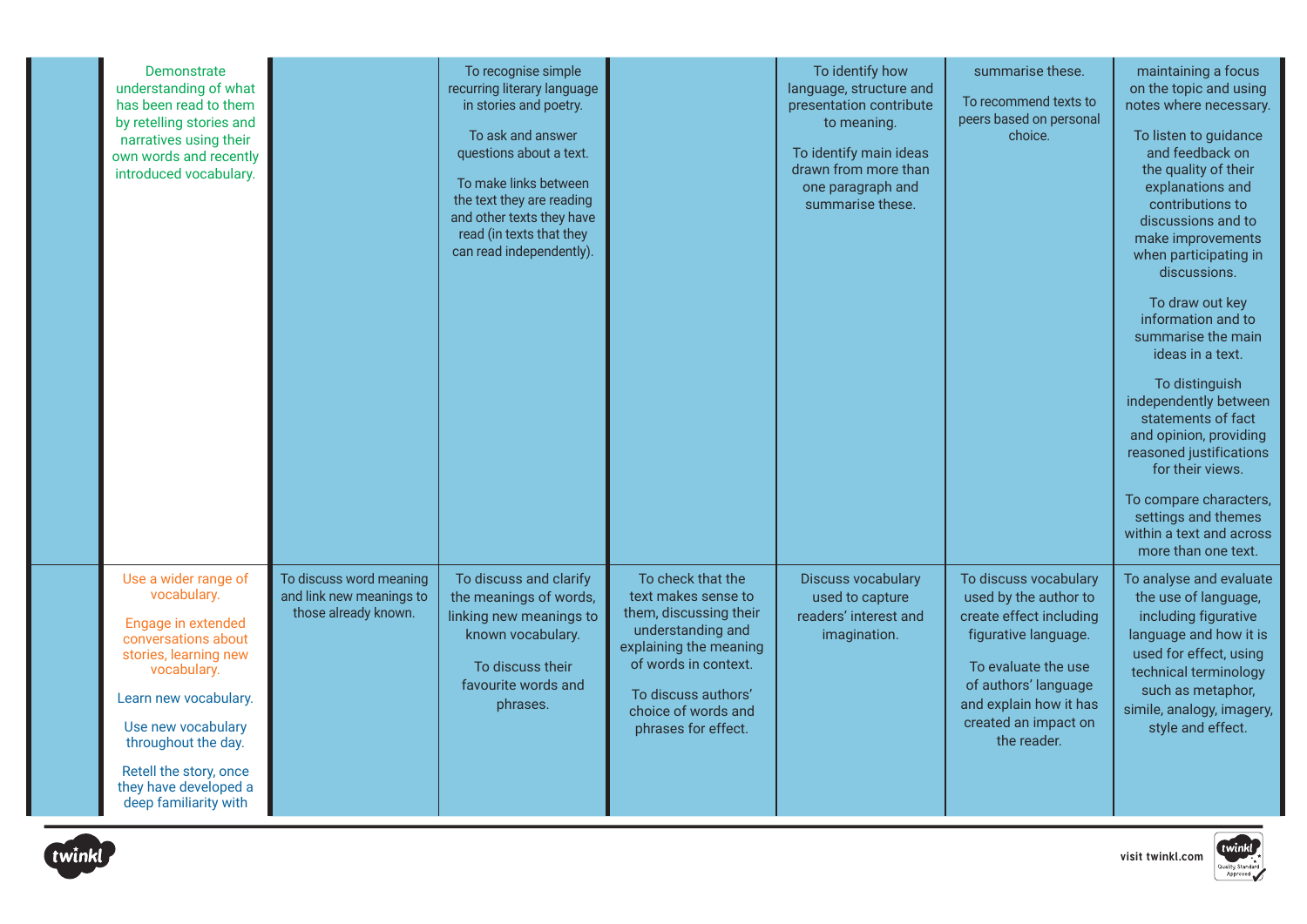





**[visit twinkl.com](https://www.twinkl.co.uk/resource/deep-dive-into-reading-self-review-and-resource-pack-t-e-2548595)**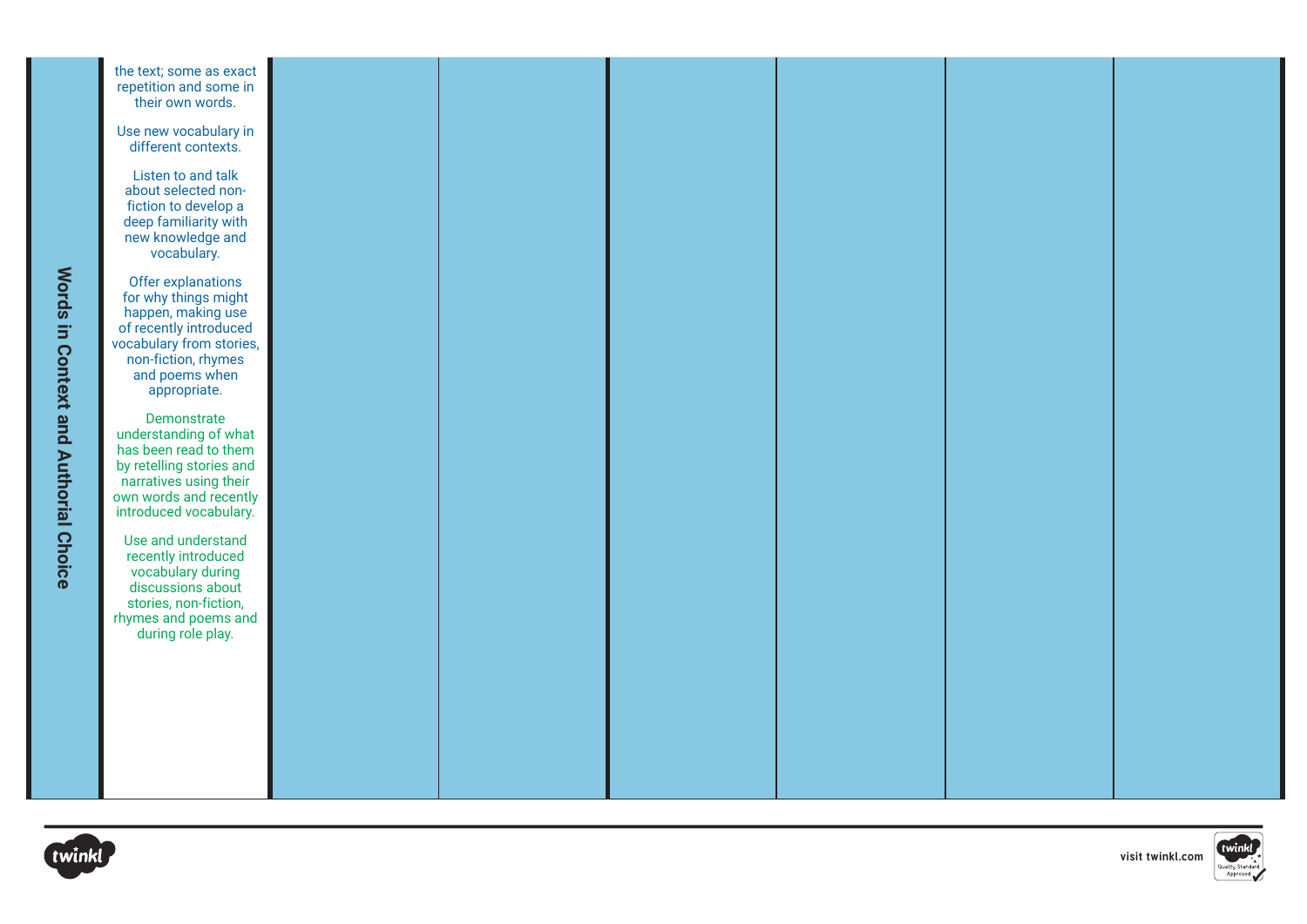| <b>Inference and Prediction</b> | Understand 'why'<br>questions, like: "Why do<br>you think the caterpillar<br>got so fat?"<br>Offer explanations<br>for why things might<br>happen, making use<br>of recently introduced<br>vocabulary from stories,<br>non-fiction, rhymes<br>and poems when<br>appropriate.<br>Anticipate (where<br>appropriate) key events<br>in stories.                                                                                                                                                                                                                 | To begin to make<br>simple inferences.<br>To predict what might<br>happen on the basis of<br>what has been read so<br>far. | To make inferences<br>on the basis of what is<br>being said and done.<br>To predict what might<br>happen on the basis of<br>what has been read so<br>far in a text.             | To ask and answer<br>questions appropriately,<br>including some simple<br>inference questions<br>based on characters'<br>feelings, thoughts and<br>motives.<br>To justify predictions<br>using evidence from the<br>text. | To draw inferences from<br>characters' feelings,<br>thoughts and motives<br>that justifies their<br>actions, supporting their<br>views with evidence<br>from the text.<br>To justify predictions<br>from details stated and<br>implied.                                                                     | To draw inferences from<br>characters' feelings,<br>thoughts and motives.<br>To make predictions<br>based on details stated<br>and implied, justifying<br>them in detail with<br>evidence from the text. | To consider different<br>accounts of the same<br>event and to discuss<br>viewpoints (both of<br>authors and of fictional<br>characters).<br>To discuss how<br>characters change and<br>develop through texts<br>by drawing inferences<br>based on indirect clues. |
|---------------------------------|-------------------------------------------------------------------------------------------------------------------------------------------------------------------------------------------------------------------------------------------------------------------------------------------------------------------------------------------------------------------------------------------------------------------------------------------------------------------------------------------------------------------------------------------------------------|----------------------------------------------------------------------------------------------------------------------------|---------------------------------------------------------------------------------------------------------------------------------------------------------------------------------|---------------------------------------------------------------------------------------------------------------------------------------------------------------------------------------------------------------------------|-------------------------------------------------------------------------------------------------------------------------------------------------------------------------------------------------------------------------------------------------------------------------------------------------------------|----------------------------------------------------------------------------------------------------------------------------------------------------------------------------------------------------------|-------------------------------------------------------------------------------------------------------------------------------------------------------------------------------------------------------------------------------------------------------------------|
| Poetry<br>and Performance       | Sing a large repertoire of<br>songs.<br>Know many rhymes,<br>be able to talk about<br>familiar books, and be<br>able to tell a long story.<br>Take part in simple<br>pretend play, using an<br>object to represent<br>something else even<br>though they are not<br>similar.<br>Begin to develop<br>complex stories using<br>small world equipment<br>like animal sets, dolls<br>and dolls houses, etc.<br>Remember and sing<br>entire songs.<br>Sing the melodic shape<br>(moving melody, such<br>as up and down and<br>down and up) of familiar<br>songs. | To recite simple poems<br>by heart.                                                                                        | To continue to build<br>up a repertoire of<br>poems learnt by heart,<br>appreciating these<br>and reciting some with<br>appropriate intonation<br>to make the meaning<br>clear. | To prepare and<br>perform poems and<br>play scripts that show<br>some awareness of the<br>audience when reading<br>aloud.<br>To begin to use<br>appropriate intonation<br>and volume when<br>reading aloud.               | To recognise and<br>discuss some different<br>forms of poetry (e.g.<br>free verse or narrative<br>poetry).<br>To prepare and<br>perform poems and<br>play scripts with<br>appropriate techniques<br>(intonation, tone,<br>volume and action) to<br>show awareness of the<br>audience when reading<br>aloud. | To continually show an<br>awareness of audience<br>when reading out loud<br>using intonation, tone,<br>volume and action.                                                                                | To confidently perform<br>texts (including poems<br>learnt by heart) using a<br>wide range of devices<br>to engage the audience<br>and for effect.                                                                                                                |



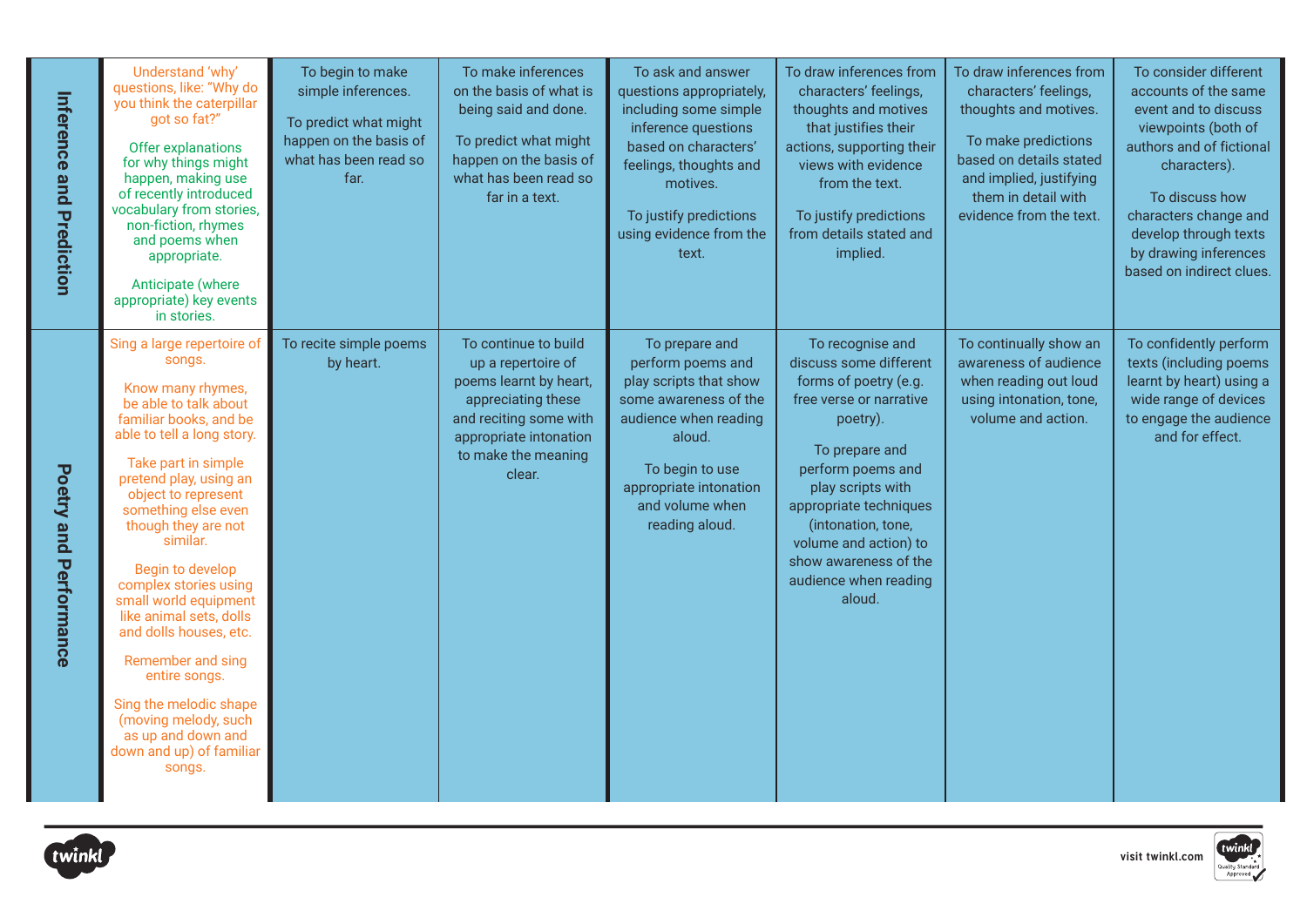| Create their own songs,<br>or improvise a song<br>around one they know.                                                                                                 |  |  |  |
|-------------------------------------------------------------------------------------------------------------------------------------------------------------------------|--|--|--|
| Engage in story times.                                                                                                                                                  |  |  |  |
| Retell the story, once<br>they have developed<br>a deep familiarity with<br>the text; some as exact<br>repetition and some in<br>their own words.                       |  |  |  |
| Learn rhymes, poems<br>and songs.                                                                                                                                       |  |  |  |
| Sing in a group or on<br>their own, increasingly<br>matching the pitch and<br>following the melody.                                                                     |  |  |  |
| Develop storylines in<br>their pretend play.                                                                                                                            |  |  |  |
| Demonstrate<br>understanding of what<br>has been read to them<br>by retelling stories and<br>narratives using their<br>own words and recently<br>introduced vocabulary. |  |  |  |
| Make use of props and<br>materials when role<br>playing characters in<br>narratives and stories.                                                                        |  |  |  |
| Invent, adapt and<br>recount narratives and<br>stories with their peers<br>and their teacher.                                                                           |  |  |  |
| Perform songs, rhymes,<br>poems and stories<br>with others, and (when<br>appropriate) try to move<br>in time to music.                                                  |  |  |  |